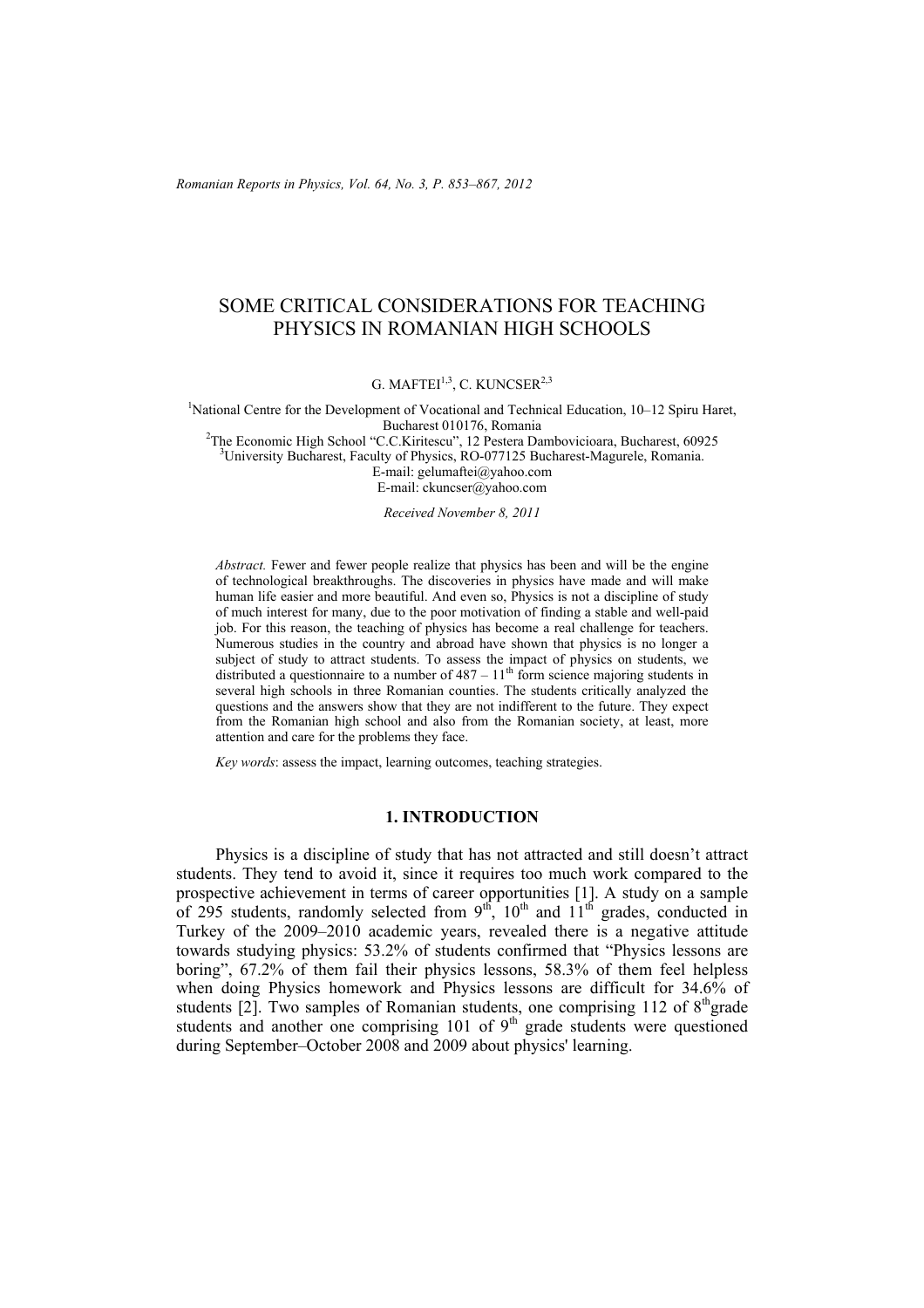Both levels include fairly high percentages of students who dislike studying Physics:  $50\%$  of the  $8<sup>th</sup>$  graders and  $38\%$  of the  $9<sup>th</sup>$  graders. The time they allot to studying physics varies within the following range: not at all (25%, respectively  $6\%$ ) and 2 hours (11%, respectively  $7\%$ ) every week [3].

 Science education experts believe that either the teachers have a weak foundation of knowledge, or they and especially the students have a poor motivation for learning physics. Then physics teaching is a complex problem in many countries [4, 5]. At least for developing countries, the universities offer in the field of physics only didactic and underpaid career opportunities. Therefore, the number of high school graduates who choose to pursue physics at a university level remains low. After the 1990s many studies have shown an alarming decline of youth interest in learning basic sciences and mathematics [6]. Some poor countries in 2004 had a very low percentage, between 5–10% of enrollment in high-profile science. In the 2000's there where only 40,000 holders of a degree in physics out of a population of 500 million inhabitants, *i.e.* a very small number compared to the real needs. In 1999 the number of physics graduates was the lowest since 1950. In Europe, the number of physics graduates decreased on average by 15% between 1998 and 2002 (–28% in Germany, Spain –16%, –14% France) [5, 6]. The interest in physics studies in Poland is rather low, there are 4 times fewer students of physics in comparison with Germany [7]. In the developed world, the students who complete a degree and go on to become physicists, usually find employment either in the university sector or in industry [4]. For example, in the USA, initial employment sectors of physics bachelor's, classes of 2006 and 2007 is shown in Fig. 1 [8, 9].



Fig. 1 – Initial employment sectors of physics bachelor's.

Fewer and fewer people realize that physics has been and will be the engine of technological advancement. The discoveries in physics have made and will make human life easier and more beautiful. Fewer and fewer people realize that the ignorance of physical phenomena can lead to accidents, for environment, for civilization and even to the entire Earth destruction (as Chernobyl – april 26, 1986, Fukushima – March 12, 2011). And even so, Physics is not a discipline of study of much interest for many students. The declining interest to study science on the one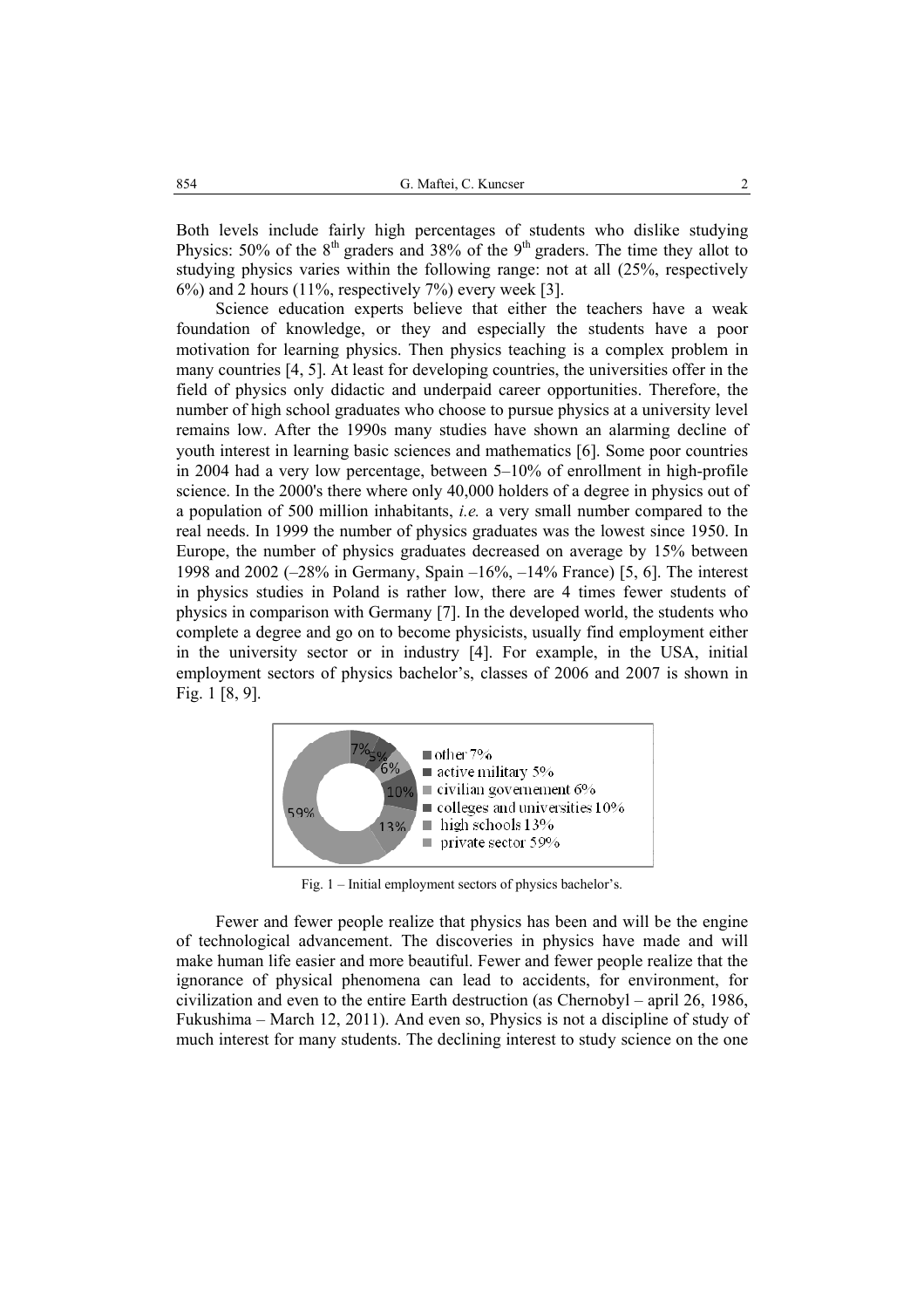hand, and the lack of enthusiasm to take physics course in school or avoiding physics as a college major, on the other hand, has been an international problem [10]. Most physics teachers in universities and secondary schools either lack the appropriate educational background in physics or have only a tenuous hold on their conceptual understanding of physics. The specialists in the field of physics study the causes of this situation and seek remedial solutions. Recent studies show a marked improvement in student performance when interactive teaching methods are applied [5].

#### **2. METHODOLOGY OF RESEARCH**

 To assess the impact of physics on Romanian students, from 23 to 26 May 2011 we distributed a questionnaire to a number of  $487 - 11<sup>th</sup>$  form science majoring students of several high schools in the cities of Bacău, Bârlad, Vaslui and Brăila. The questionnaire included a set of 14 questions to which students responded according to their own choices without being prepared in advance. The students didn't have to sign the questionnaire so that a greater degree of objectivity could be achieved. The students who participated in the questionnaires come from renowned theoretical and industrial high schools. The elected students were in the  $11<sup>th</sup>$  form, because they are potential beneficiaries of optimized teaching and learning strategies, they have already developed plans for the future and because they also have sufficient knowledge of psychology to allow them an understanding of the current problems of society. The students critically analyzed the questions and the answers show that they are not indifferent to the future. What it is most important is that they expect from the Romanian high school and also from the Romanian society, at least, more attention and care for the problems they face. The study was conducted as research for The Doctoral School of Physics. It was presented at The Summer School in the areas of physics, chemistry, mathematics and computer science – a multidisciplinary approach, July 2011, organized by the University of Bucharest. The summarized situation of responses to questions is as follows.

## 2.1. WHAT IS THE TYPE OF INTELLIGENCE THAT CHARACTERIZES YOU? (AS YOU LEARN PHYSICS MORE EASILY, WHICH IS YOUR CHARACTERISTIC STYLE OF LEARNING?)

 The first step in the study was to find the predominant students' types of intelligence thereafter to determine the preferred students' learning styles: visual, auditory or kinesthetic [11].

As science majoring students, specialization: mathematics – computer science and natural science, they should be characterized primarily by logicalmathematical and visual-spatial intelligences, which has been confirmed in Fig. 2.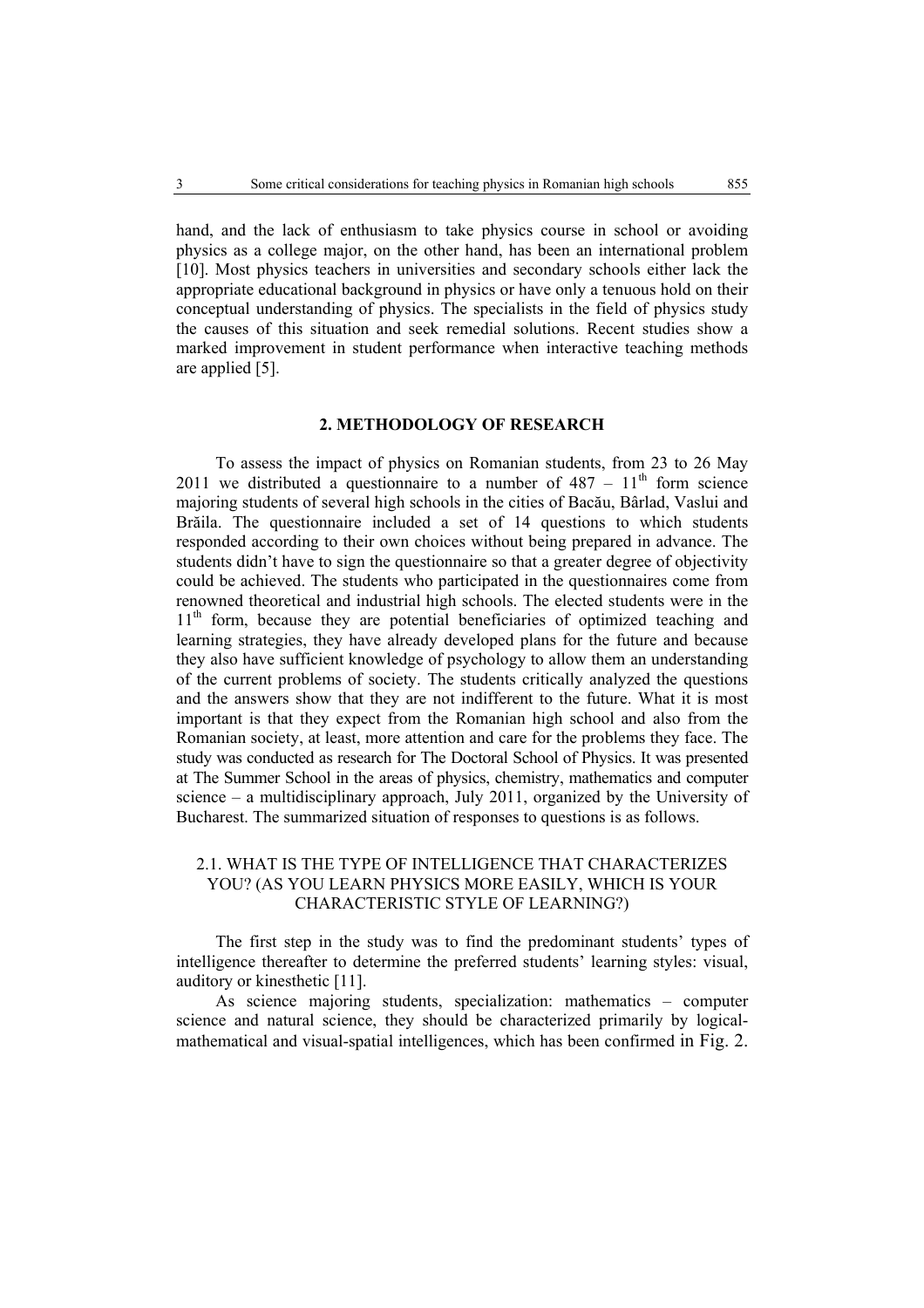However, the highest value achieved is for the intrapersonal intelligence, which leads to the conclusion that for the surveyed students, teachers have predominantly applied traditional teaching and learning methods. For example, the work was not differentiated, there was no teamwork, the focus being on individual study. This conclusion is also confirmed by other results in some of the following questions in the questionnaire.



Fig. 2 – The share of characteristic intelligence types.





Fig. 3 – The adaptation of teaching physics to students' learning styles.

There should be selected those methods that give each student the possibility to acquire the contents and to accomplish his tasks according to his possibilities, his needs and rhythm of learning [11]. The students' answers to the questions referring to the degree of adapting teaching styles to learning styles, concluded that adapting teachers' physics teaching styles to students' learning styles is only done in 44% of the cases (Fig. 3). Although the students were not prepared in advance for the interpretation of questions, their answers show that teaching and learning of physics took place predominantly in a traditional manner (because this is the way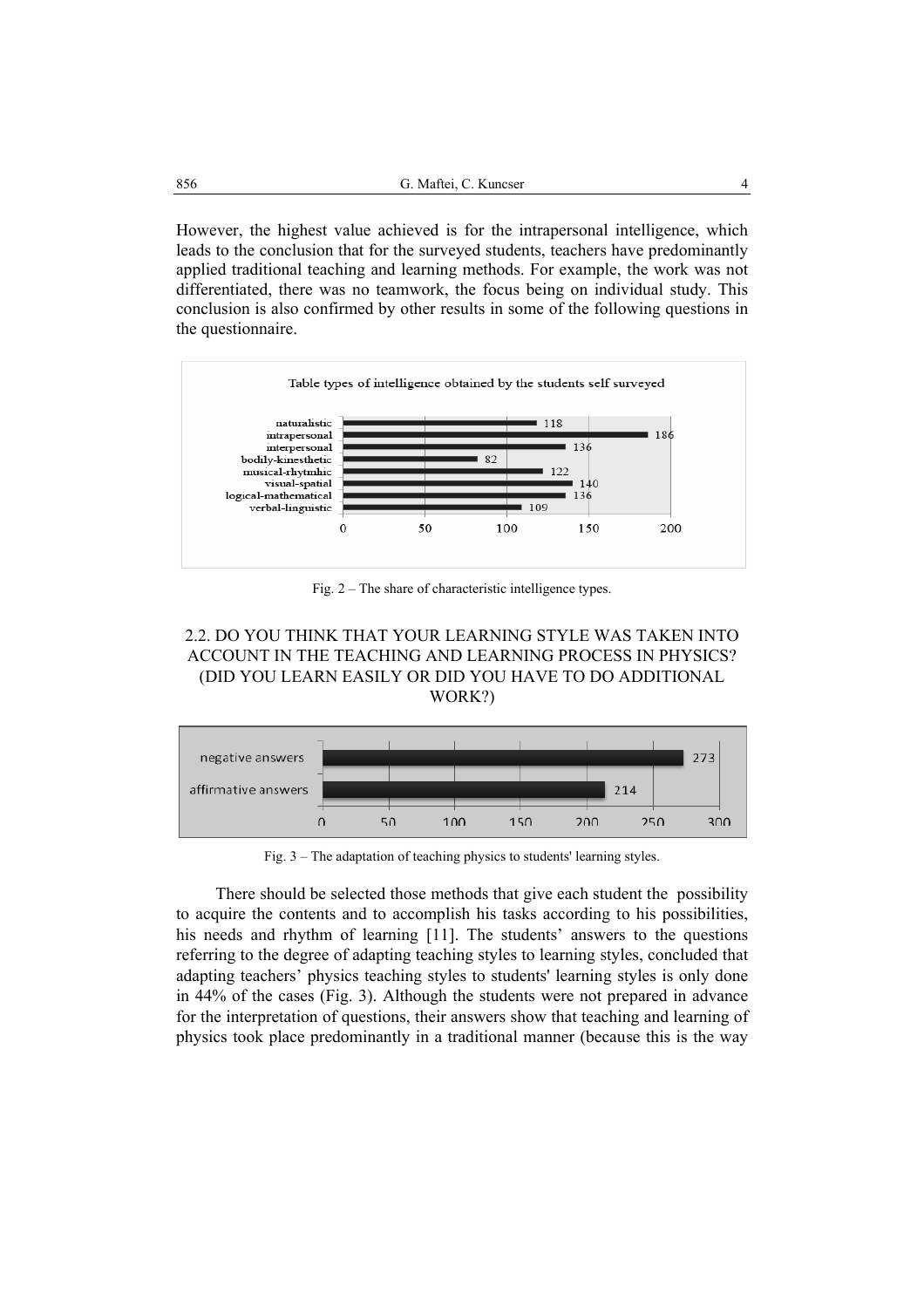in which each student's intellectual potential is not taken into account). On the other hand, the small difference (12%) between traditional and modern teaching and learning of physics, demonstrates either that more and more teachers of physics become aware of the need for other approaches to teaching and actually use them, or that more and more students access sources of information external to school, especially the Internet, taking into account the interpretation of the questionnaire responses to the first question. The teachers' disinterest in quality classes is also possible to have increased, leading to excessive reduction in the amount of the communicated knowledge and a "relief" in students' understanding. Excessive speed is not excluded from individual learning (as confirmed by the interpretation of the responses to the first question) by means of essays, where students copy/paste material from the Internet, a material easier to understand because it is accompanied by images, sounds, animations, which meet a wide range of students' requirements.

### 2.3. WHAT LEARNING METHODS HAVE THERE MAINLY BEEN APPLIED IN THE TEACHING PHYSICS PROCESS?

Nowadays, given the rapid technological evolution of society and the massive impact of the computer use, poor results in learning physics is obtained mainly because of the excessive use of traditional teaching and assessment methods, lack of school laboratories or their poor equipment, the non-use of audiovideo tools or computers in teaching. Numerous pedagogical studies have shown that the traditional training has a low yield. Some of these studies state that 90% of traditional lessons lead to better outcomes only for students predominantly characterized by a learning style based on hearing and yet only a small percentage, 20–30 % of them remember less than 75% of what was presented [12]. Research in the field of memory confirms that after three days, man remembers only 83% of the received information through the visual channel, 12% through the ear channel and only 5% through other senses [13]. Solving problems is the predominant traditional approach in teaching physics. Problem solving is traditionally taught by providing examples for the student to emulate. The drawback is the students tend to emulate what they see. What they see, typically, is that after a little talk some formulas are written down from which a numerical solution is obtained by manipulation and substitution [14]. Many students are trying to memorize formulas and results. But if they do not understand the phenomena, it is unlikely that, themselves, they will solve a physics problem correctly. After analyzing responses to the first two questions, the situation would be unfavorable to a modern education. Learning physics relying excessively on traditional teaching and the 51/49 obtained ratio for physics teaching the traditional way (in our study), confirms this fact once more.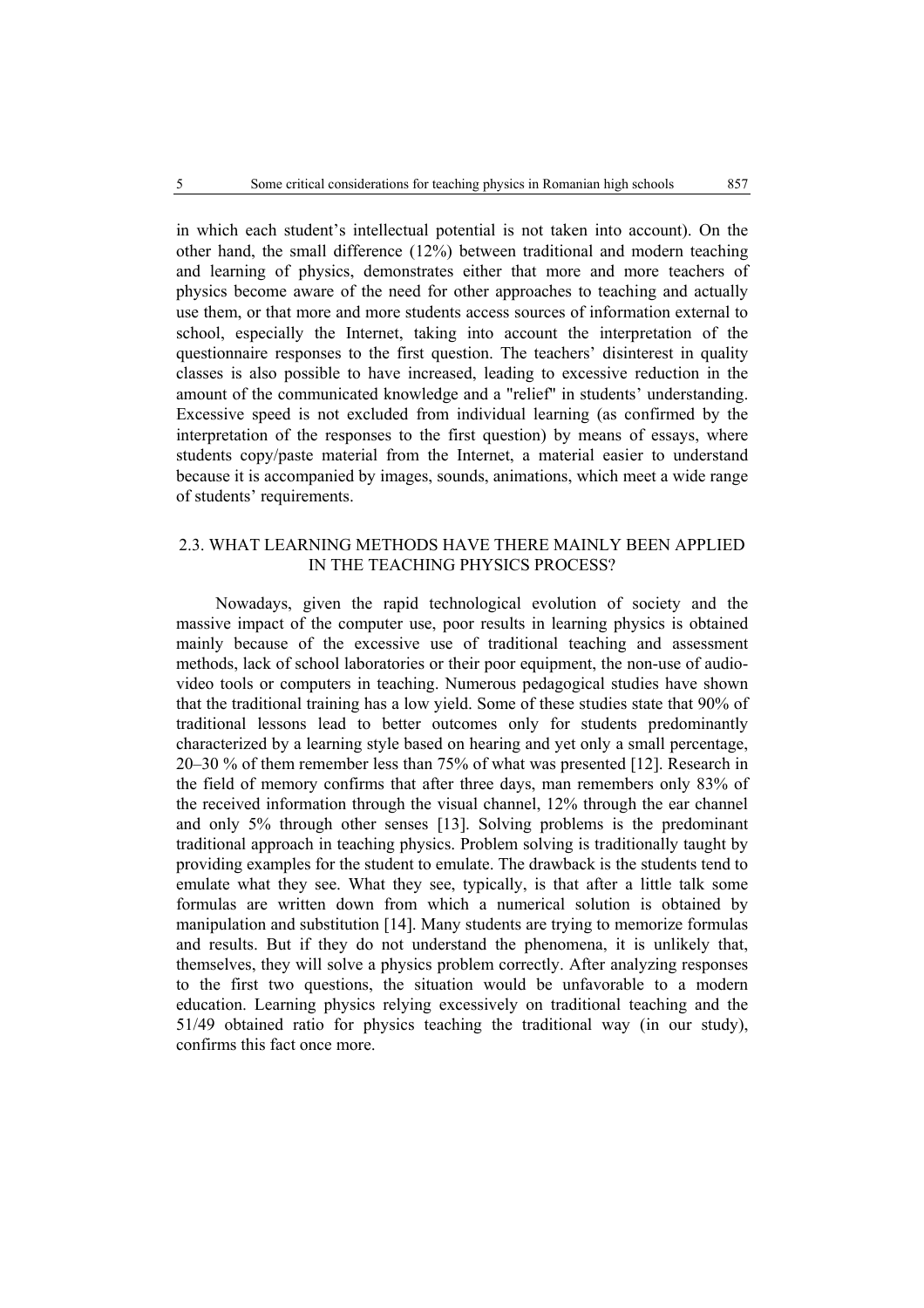

Fig. 4 – The share of learning methods in teaching physics.

How do we interpret these results? The visited schools have physics laboratories, which have acceptably been equipped with computers and Internet connection, and schools libraries have acceptably been equipped with books and publications, including physics bibliography. In a simplified manner, that would mean either that teachers do not know / do not want to apply modern methods, or that the students' disinterest in studying physics leads to a state of indifference from both categories of participants in the teaching and learning of physics (teachers – students). This state favors the particular approach of teaching physics lessons traditionally. Finally, the poor equipment of schools with different other necessary things, the lack of the funds for the acquisition of modern educational software and a lack of personal qualities as far as the teacher is concerned, leads the teacher to use the methods requiring the fewer material resources (sometimes only the text / course book), which naturally is not conducive to quality.

### 2.4. IF THE APPROACH WAS A MODERN ONE, WHICH METHODS DID YOU NOTICE MOST OFTEN?



An accounting of students' responses led to the situation in Fig. 5.

Fig. 5 – The share of interactive methods used in teaching physics.

It is possible that some of these methods have been applied in the classroom but students did not know that they are called that way. It is unlikely that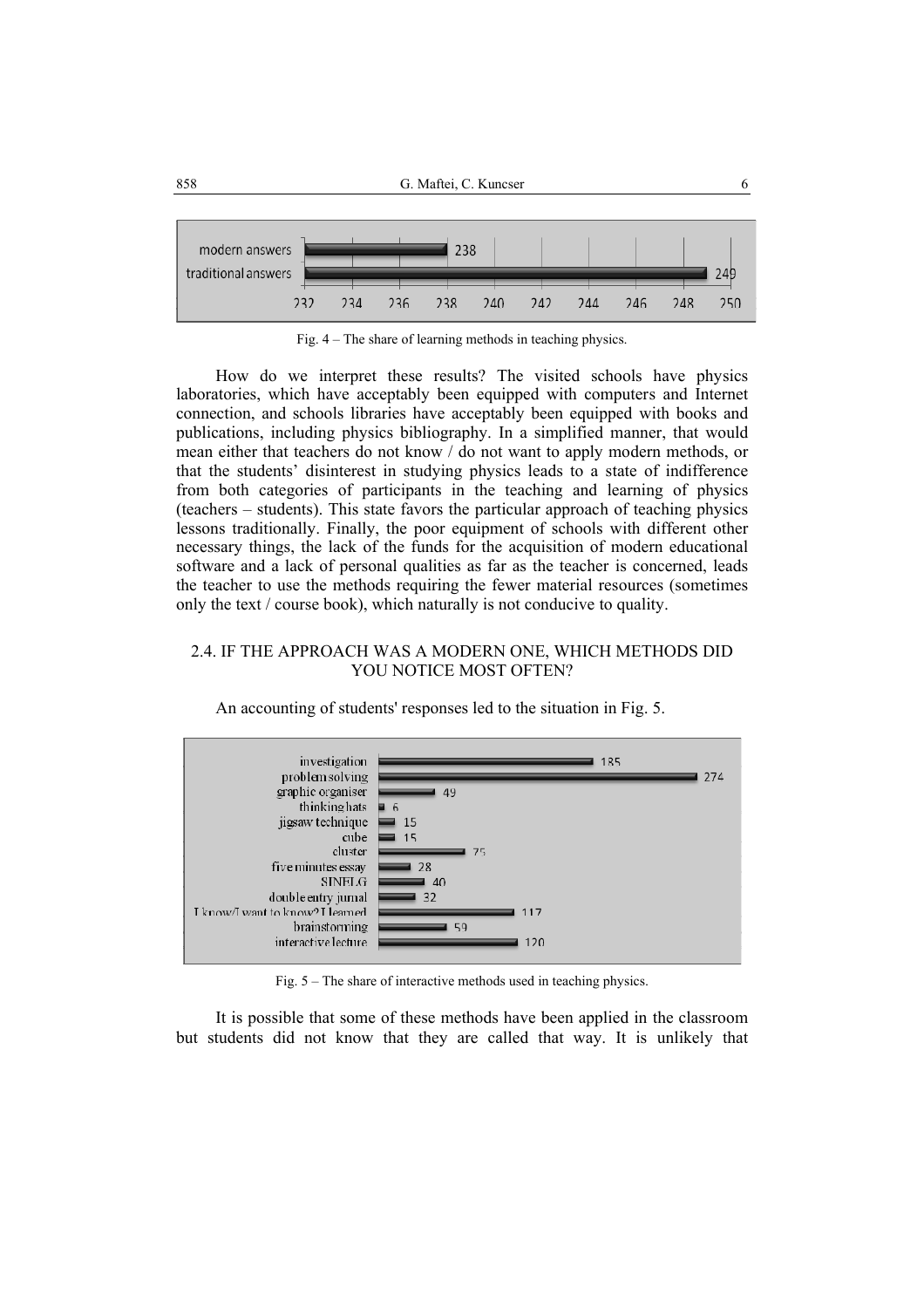brainstorming or the graphic organizer may not have been widely used in teaching physics. The concept map (graphic organizer) is a diagram showing the relationships among concepts. The concept maps are graphical tools for organizing and representing knowledge [15]. It is possible that teachers may not have been informed during training programs of some modern teaching methods. It is also possible that refresher courses for physics teachers have not pursued the pedagogical and methodical side, which led to the lack of application updated methodology. But there are some methods, even if they were applied on a very small scale, that should have been easily memorized by the students and that should have been mentioned at every opportunity, including in the questionnaire. For example, "The thinking hats" method won only 6 (!) nominations (may be inadvertently mentioned), as shown in Fig. 5. Edward de Bono, internationally acknowledged as a leader in conceptual thinking and thinking as the ability to direct teaching, has created a useful model of thinking called "Six Thinking Hats". In this method, we identify six styles/roles of communication between learners, each style/role is associated with a colored hat (red, yellow, white, blue, green, black) worn by the students in one of the six appropriate groups of hats. The White hat it is for the data, details, figures, information and the asking of useful questions. The red hat is the emotional hat that encourages the students to allow her emotions, intuition to hold court without any need for justice or substantiation. The black hat presents the negative aspects of the phenomena, plays devil's advocate and ask questions which are likely to expose weakness in a proposal. The yellow hats see the situations in an optimistic way. The green hat presents the theoretical possibilities, exploration of the unknown or less known areas of the phenomena. It is that invites lateral solutions, creativity and innovative solutions. The blue hat is a meta-cognitive hat. It performs the analysis of possibilities offered by mathematical and physical interpretations of mathematical expressions [16].

The K-W-L (K-what I know, W- what I want to learn,  $L$  – what I learned) technique, created by Donna Ogle (1986) activates knowledge on the one hand, and improves the reading comprehension level, on the other hand [17, 18]. It provides a structure (which has three columns) for recalling what learners know about a topic, noting what they want to know, and finally listing what has been learned and is yet to be learned. At the beginning of a lesson or concept unit, the students have to fill out the "What I Know" and "What I Want to Know" columns. Finally, the students have to revisit the second and third columns and adds "What they Learned".

The JIGSAW technique (invented by social psychologist Elliot Aronson in 1971) has been used in the educational process in many countries on all continents, both in the study of specific curriculum subjects and in various social activities. This method can improve the performance of pupils and students in all subjects by using the collaborative learning method. The students are divided into heterogeneous groups of 4-6 students. Each student receives an individual worksheet; numbered 1 to 4-6, which shows the workload (the group is called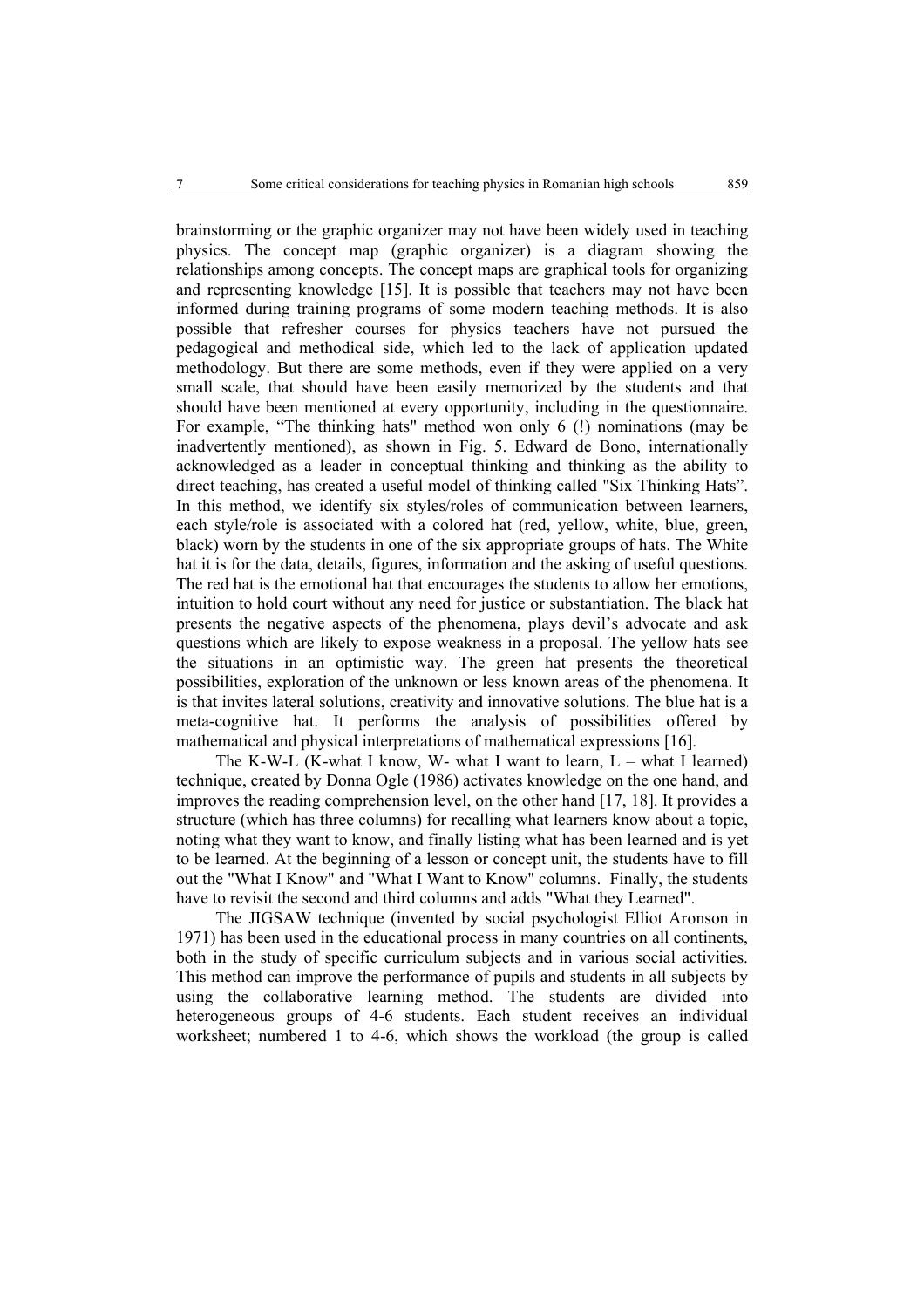Working Group). Then, the students that have the same number on the form will be organized into groups of "experts" who will actually perform tasks on the worksheets. After a period of time agreed with the teacher, the students will assemble in original work groups, where they will "tell" or show their expert work, in turn, to the colleagues, until the "whole" designed by professor, will be achieved through the contribution of each student group, within the group. Basically, each student works (specializes) in a sequence, while receiving the rest from his colleagues [19].

The "Cube" didactic method suppose the utilization of the homonym geometrical shape which has written on its surfaces the following terms: "Describe!", "Compare!", "Associate!", "Analyze!", "Apply!", "Argue the pros and cons!". Learners are divided in six heterogeneous groups, each of them resolving one of these requirements [20, 21].

The Double-Entry Journal is a writing-to-learn strategy that allows students to record their responses to text as they read. The double entry journal is a type of two column, double entry note taking. The students write down phrases or sentences from their assigned reading and then write their own reaction to that passage.

Journal writing encourages reflection and reflection is associated with deep approaches to learning, or with deep learning [21, 22].

Interactive system of marking for improving reading and thinking (SINELG) is a way of encoding the text that allows the learner to active read and understand a pragmatic content. During reading, the students mark in the text: confirmed knowledge (v), denied knowledge (-), new knowledge  $(+)$ , uncertain knowledge  $(?)$  [21].

The Cluster is a nonlinear brainstorming method. The student writes a word in the middle of the sheet (or blackboard), then write the ideas and phrases that relate to it. Finally, the student makes the logical connection between them [21]. To solve a problem, the student can begins by collecting all possible reasons and solutions by brainstorming and then analyzes them, makes a cluster and evaluates the solutions based on his knowledge [23].

No wonder that problem solving, investigation and interactive lecture occupy the top positions among the interactive methods of teaching-learning of physics. Problem solving is a method often used in teaching-learning the traditional physics, but if students have seen it in the modern sense, it is a success for the teacher. Some of the answers to the questions below prove the contrary. It is well known that solving problems is often limited to a number of / some student / students at the board (of the best at physics) who often solve following the dictation of the problems' requirements. But there are students who would engage more in learning physics if the range of used methods were more varied, which would primarily produce a greater attraction for the physics classes, even for those who do not attend university studies where physics plays an important role. This should foster understanding of phenomena for a much larger number of students, with much better results in the study of physics. The large number of students who indicated that the investigation method is used mainly in modern physics teaching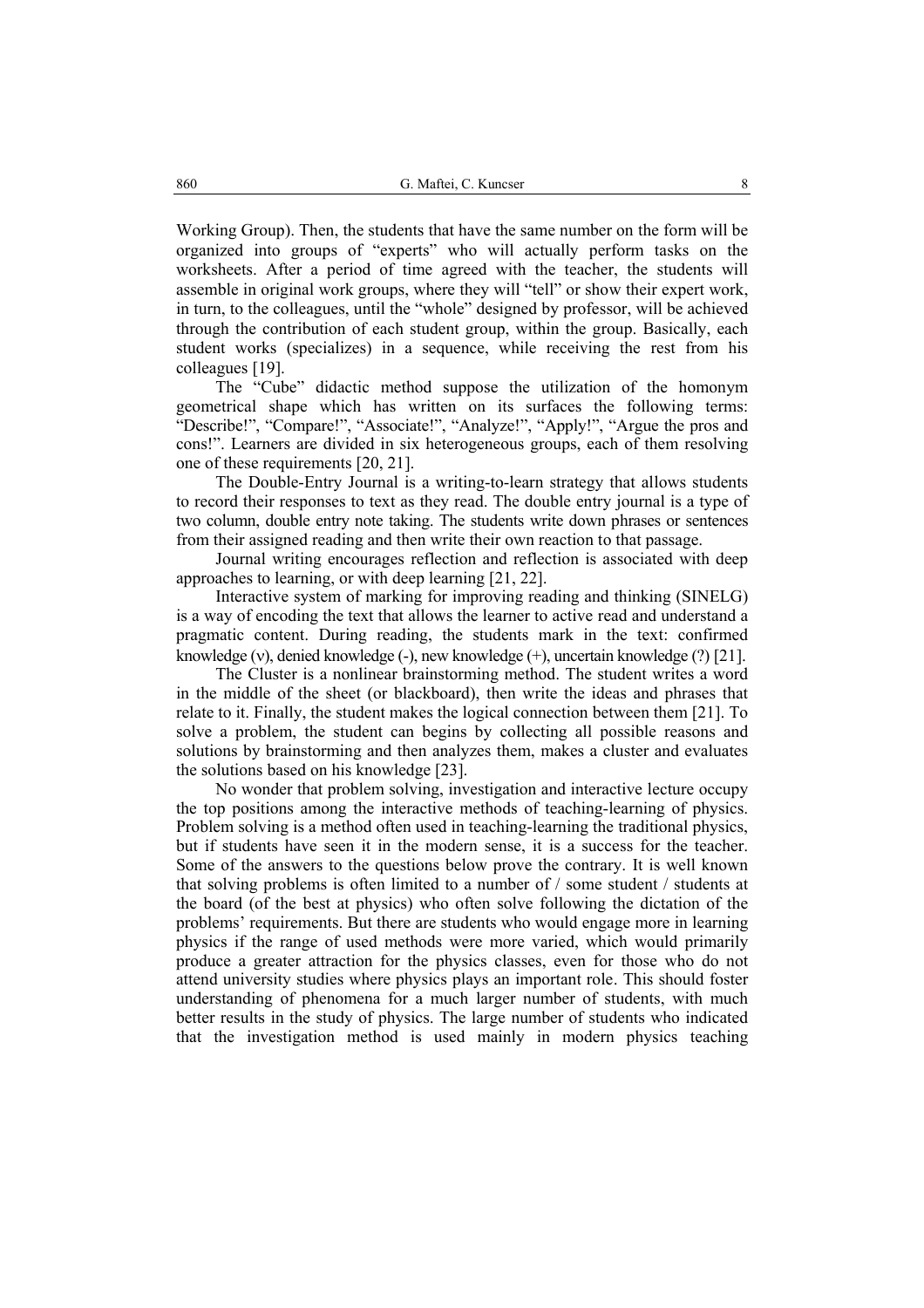demonstrates that the laboratory is effectively used in their schools. The problem arises where there are no laboratories or where the equipment in some of them is poor or completely missing. Would the investigative method be the main approach in the study of physics for most schools in rural areas?

### 2.5. HAS IT BEEN WORKED DIFFERENTIALLY IN THE CLASSROOM? (DIFFERENT TASKS – YES, OR COMMON TO ALL – NOT)

The results of a study run in Bucharest, (150 students took part in this study), during the school year 2008–2009, proved that the differentiate instruction can ensure the increase of the school performance and implicitly of the motivation for studying Physics [11]. In our case, the share of differentiated work used in teaching physics is illustrated in Fig. 6:



Fig. 6 – The share of differentiated work in teaching physics.

As already stated, the high percentage of negative answers to this question (68,9%), shows that the traditional way is more prevalent in teaching and learning physics. Even solving problems (addressed to the previous question) seems to have been predominantly traditional, otherwise large difference between the percentage (38%) occurring in the share of differentiated work does not support the largest number of responses given for this method of learning physics to question 4.

## 2.6. HAVE YOU BEEN GIVEN MARKS OR EVALUATED IN PHYSICS (HAVE THE MARKS BEEN GIVEN IMMEDIATELY AFTER THE RESPONSE OR AFTER SEVERAL CLASSES OF PHYSICS?)

Obviously, the situation was expected because marking is the method of "evaluation" most often used in the traditional way of teaching and assessing physics. Is the student, who has not written homework and immediately marked,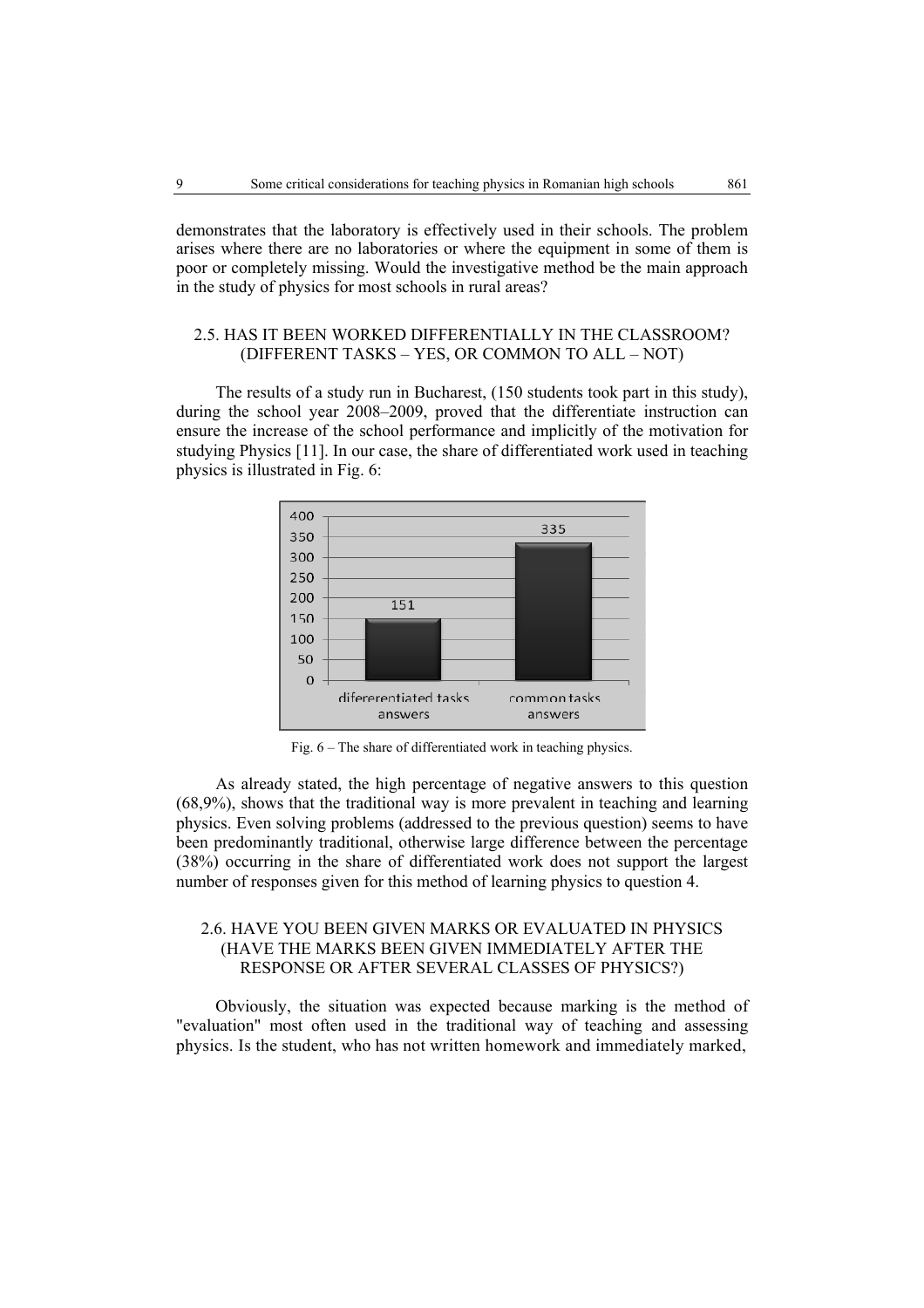

Fig. 7 – The share of given marks and evaluation in physics.

with a low mark of course, total ignorant of the physical phenomena, or can't he solve a problem? Or if he, at some point, does not know a formula or a paragraph from the lesson, won't he be able to recover after the assessment moment? No, motivation and poor involvement are understandable for a student learning physics in this situation as well as his reorienting towards other subjects of study.

#### 2.7. EVALUATION

Evaluation has mainly been done through (see Fig. 8):



Fig. 8 – The terms of evaluation indicated by students.

Most of the students recorded more than one assessment method, especially combining written and oral methods. Considering the statistics we can but conclude that the physical laboratory is very little used, at least in the evaluation process, although the advantages offered by the educational software especially, include unconventional tests allowing for an optimal feedback [24].

The largest share of the assessment as shown is done in writing. Given the results of the previous questions, the conclusion is that the students were assessed through written work, mostly traditional, which supports the conclusions of the question no. 6.

2.8. DID YOU FEEL MORE MOTIVATED AFTER THE MARK YOU GOT?



Fig. 9 – The share of the mark's motivation.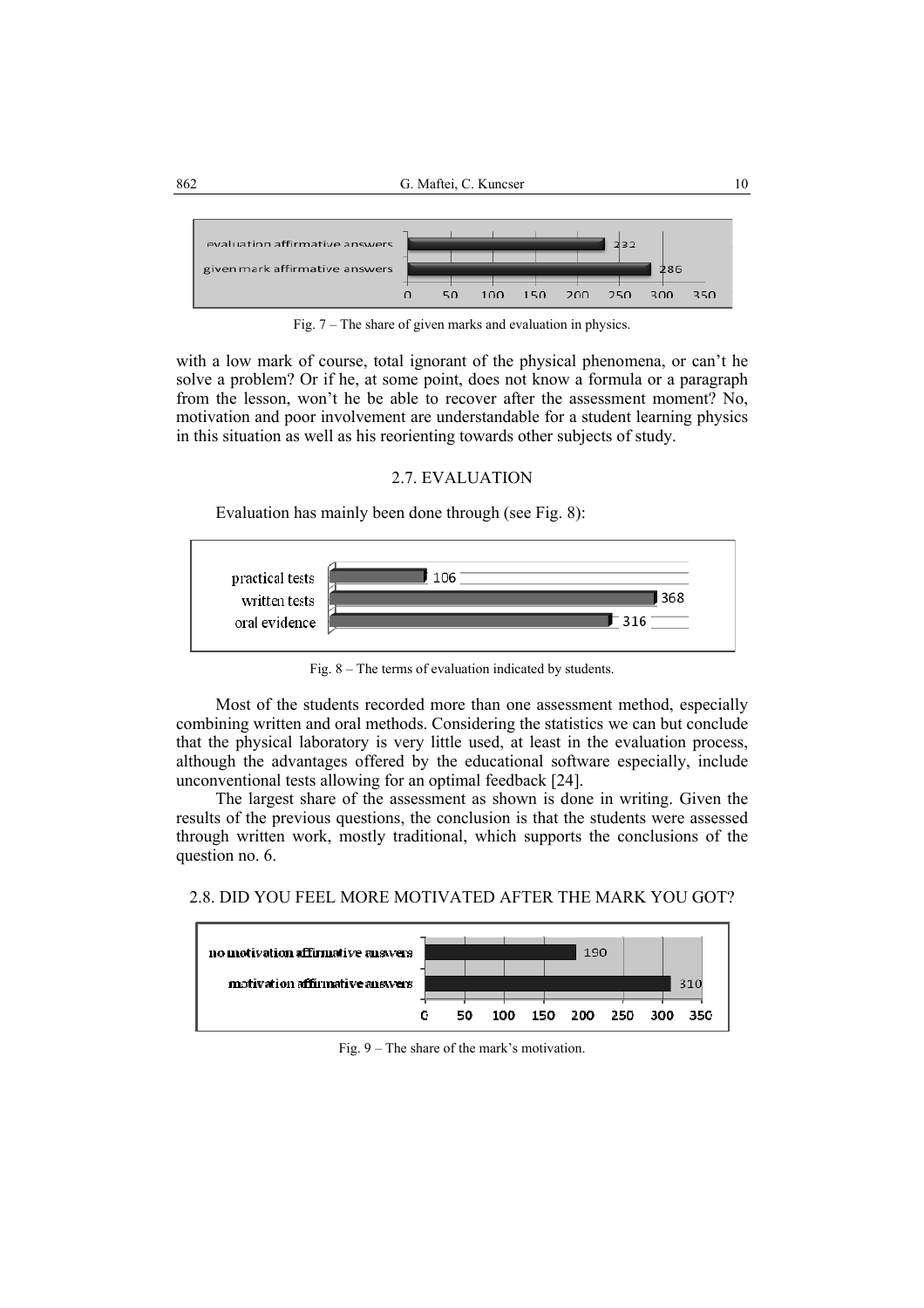The ratio  $(310/190) = 1.63$  of the answers indicating a motivation after the mark as compared with the lack of motivation, suggests that somehow teachers aim to motivate students through marks. If evaluation were predominant, the ratio should be much higher and in close connection with the self-assessment.



## 2.9. HAVE YOU BEEN HAVE ASKED TO SELF-ASSESS?

Fig. 10 – The share of self-assessment.

The great challenge for a Physics teacher is to motivate the students to study physics themselves and to self-assess [25]. The ratio between positive and negative responses  $(276/211) = 1.30$  is very close to the relationship between motivation and lack of motivation. This confirms that physics teachers are open to new, but with a minimum consumption of energy and effort. The students like to use methods of interpreting the learning outcomes and self-motivation, characteristic of a process of evaluation, especially when the results of the two activities are close, as in this case. The small value in these reports shows that these methods are only used on a small scale.

## 2.10. DO FINAL GRADES/MARKS OBJECTIVELY REFLECT ON YOUR KNOWLEDGE?



Fig. 11 – The link between knowledge and marks/grades.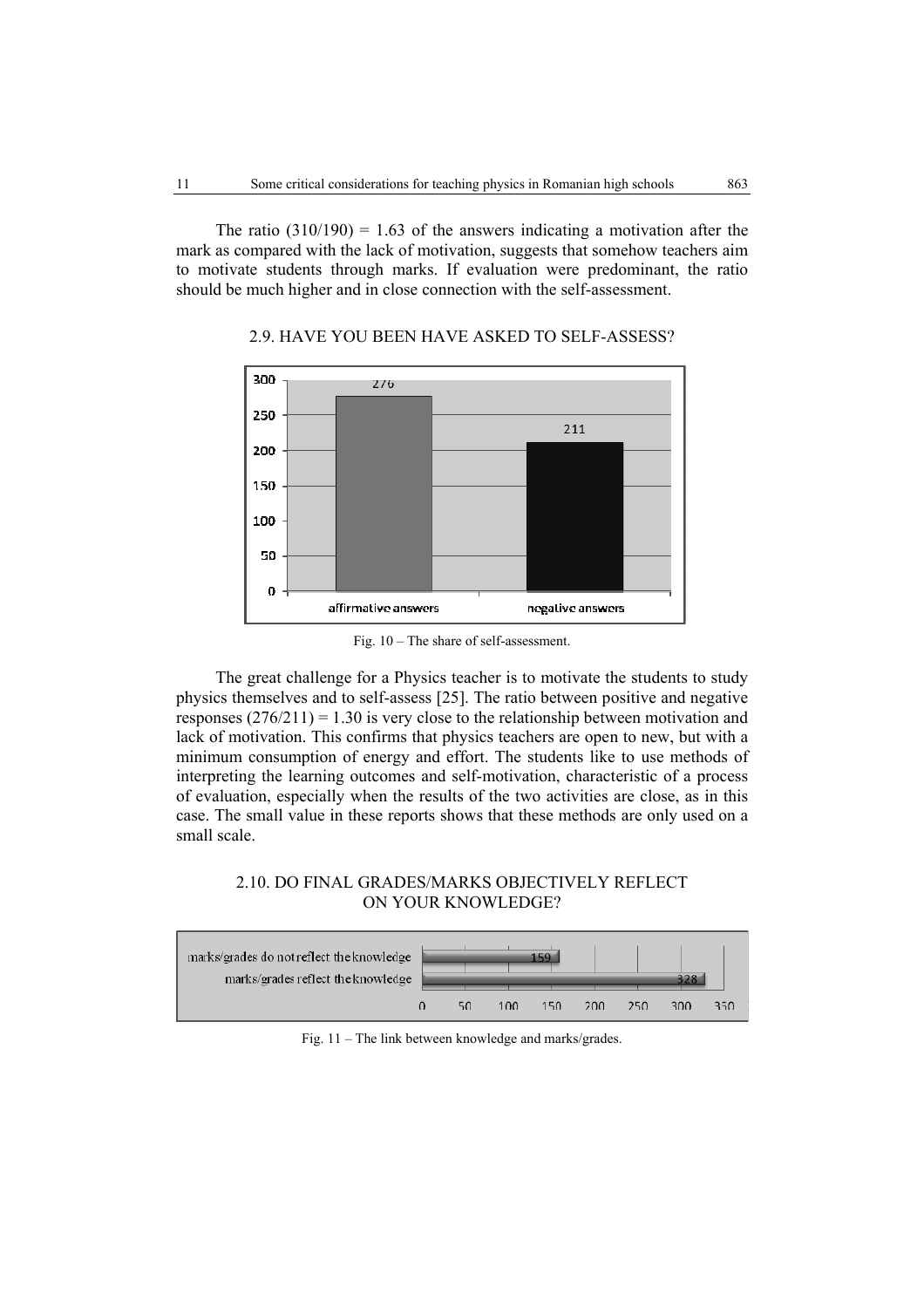The ratio  $(328/159) = 2.06$  represents a lower objectivity of the assessment, thus confirming once again that learning physics occurs predominantly in a traditional manner and in most cases the assessment is limited to marking/grading.

### 2.11. ARE YOU MOTIVATED IN LEARNING PHYSICS? (DO SCHOOL AND SOCIETY GIVE YOU ENOUGH REASONS?)



Fig. 12 – Motivation in learning physics.

The obtained values, by processing students' responses, indicate that the maximum one out of three students is motivated to learn physics in view of the opportunities offered by the current Romanian society, considering a future when physics is to play a role. Given that the survey involved only science majoring students, about half of high school students, the others studying the humanities, this means that 15% of all high school students, in the best case, are motivated to learn physics (a student out of six).

### 2.12. ARE YOU SELF – MOTIVATED TO LEARN PHYSICS? (DO YOU LIKE PHYSICS OR DO YOU PLAN TO HAVE A FUTURE JOB WHERE PHYSICS WOULD PLAY AN IMPORTANT ROLE?)



Fig. 13 – The degree of self-motivation to study physics.

The ratio indicating the relationship between self motivation and indifference towards learning physics  $(124/363 = 0.34)$  clearly proves that physics is not a favorite subject of study even for science majoring students. According to the value of this ratio, one out of three science majoring students studying would learn physics out of pleasure. What can we conclude? Effective methods of teaching physics should immediately be found and implemented so that students enjoy this subject of study.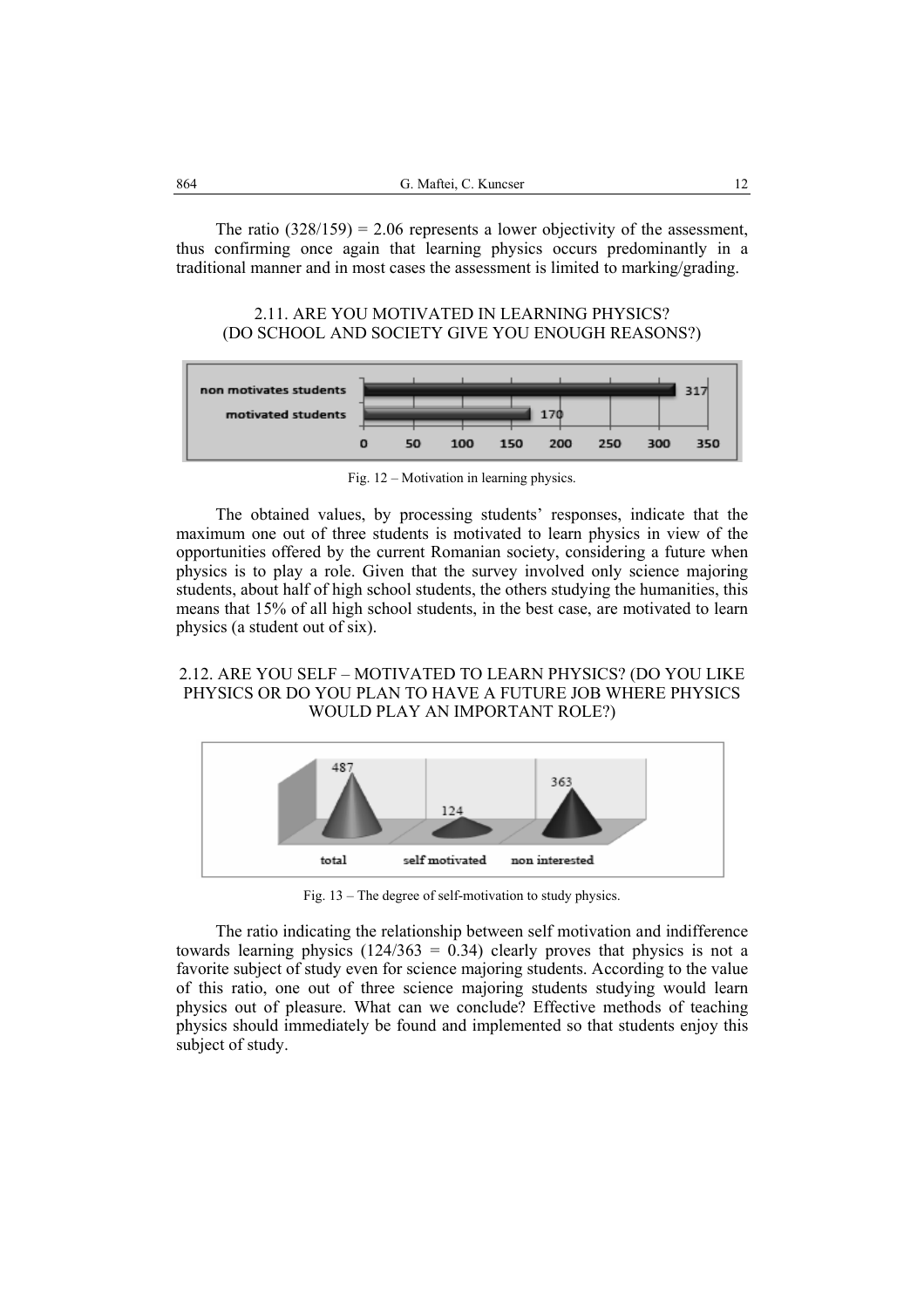### 2.13. WILL YOU ATTEND A UNIVERSITY OR A SPECIALIZATION IN THE TECHNICAL FIELD? (ONE WHERE PHYSICS PLAYS AN IMPORTANT ROLE)



Fig. 14 – The importance of physics to career.

21% of positive responses indicates that only one out of five students (of the science majoring ones) plans to work in an area requiring knowledge of physics. The conclusion is that only one out of 10 high school students would attend university or a specialization in the technical field. The figure is not encouraging because the economy of a civilized country is the engine of development in all sectors, and the poor development condemns the people of that country to poverty. Does Romania tend to become such a state?





Fig. 15 – Students' future options.

Only one student out of five wants (yet) to work in Romania (98/486=0.21). The other four abroad, and most of them not in the technical field. The conclusion is clear; most students will not learn physics for a future job. Nor will they learn physics for pleasure or interest. The only way currently available to stimulate learning physics is the combination of business and leisure, where pleasure began to prevail, but pleasure can stimulate the interest. The interactive methods of teaching and evaluation represent a way, perhaps the most important, to achieve this objective. Without them, the future is uncertain in the physics curriculum.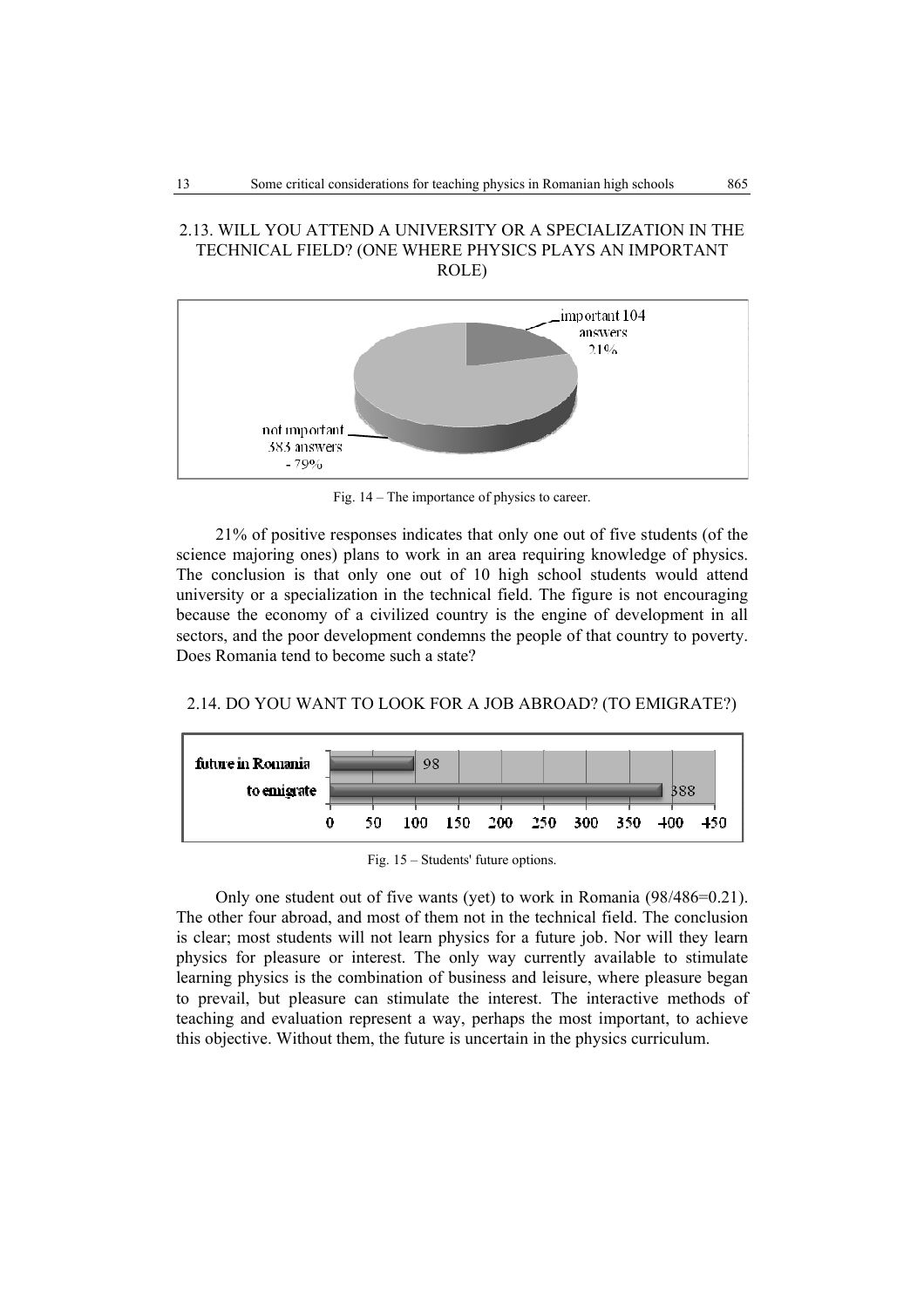#### **3. CONCLUSIONS**

 It is known that at present, the focus is more on theory and less on practical applications. The textbooks contents are non-adapted to the teaching needs. The curriculum is overloaded without ensuring consistency between the objects of study inside exact sciences area [26].

The most students will not learn physics with pleasure or interest. They also will not learn physics for a future job. The only currently available way to stimulate learning physics is the combination of useful and pleasure, in which the pleasure prevails at the beginning, and then, the pleasure leads the useful. The interactive teaching and assessment methods are, probably, the most importantly, to achieve this objective. Without them, the physics' future is uncertain in school curriculum.

 Certainly, we cannot speak about an universal recipe, in increasing attractiveness towards Physics. The new technologies and ever-changing requirements of human society causes a continuously change in teaching strategies. The results will determine which of them will survive.

*Acknowledgments*. This work was performed with financial support within the project POSDRU/88/1.5/S/56668.

#### **REFERENCES**

- 1. G. Maftei, *The interactive teaching methods the vectors of success in learning physics*, Proceedings of The  $6<sup>th</sup>$  International Conference of Virtual Learning, 2011, 160–165.
- 2. H. Kaya and U. Böyük, *Attitude towards physics lessons and physical experiments of the high school students*, European Journal of Physics Education, **2**, 39–41 (2011).
- 3. M. Stefan and F. Ciomos, *The 8<sup>th</sup> and 9<sup>th</sup> grades students' attitude towards teaching and learning physics*, Acta Didactica Napocensia, **3**, 10–11 (2010).
- 4. J. Solbes, A. Vilches, *STS Interactions and the Teaching of Physics and Chemistry*, Science Education, **81**, 378–386 (1997).
- 5. M. Alarcon, *Physics without tears*, A World of Science, **3**, 1–7 (2005).
- 6. M. Niculae, C.M. Niculae and E. Barna, *Non-formal science education promoting learning through experiment*, Romanian Reports in Physics, **63**, 890–897 (2011).
- 7. Z. Meger. *Experiences in Physics-e-learning in Poland*, 2005; http://www.physik.unimainz.de/lehramt/epec/meger.pdf .
- 8. P. Mulvey and B. Shinde, *Physics Bachelor's Initial employement*, Focus on-American Institute of Physics, **6**, 2–3 (2010).
- 9. P. Mulvey and C. Langer, *Initial Employment Report*, American Institute of Physics, **3**, 3–5 (2005).
- 10. T. Semela, *Who is joining physics and why? Factors influencing the choice of physics among Ethiopian university students*, International Journal of Environmental & Science Education, **5**, *3*, 319–340 (2010).
- 11. L. Dinescu, C. Miron and E.S. Barna *New trends: promotion of didactic methods that favour the increase of students' interest and motivation for studying physics*, Romanian Reports in Physics, **63**, 557–566 (2011).
- 12. J.M. Reyd, *The Learning Style Preferences of ESL Students*, Tesol Quarterly, **21**, 99–100 (1987).